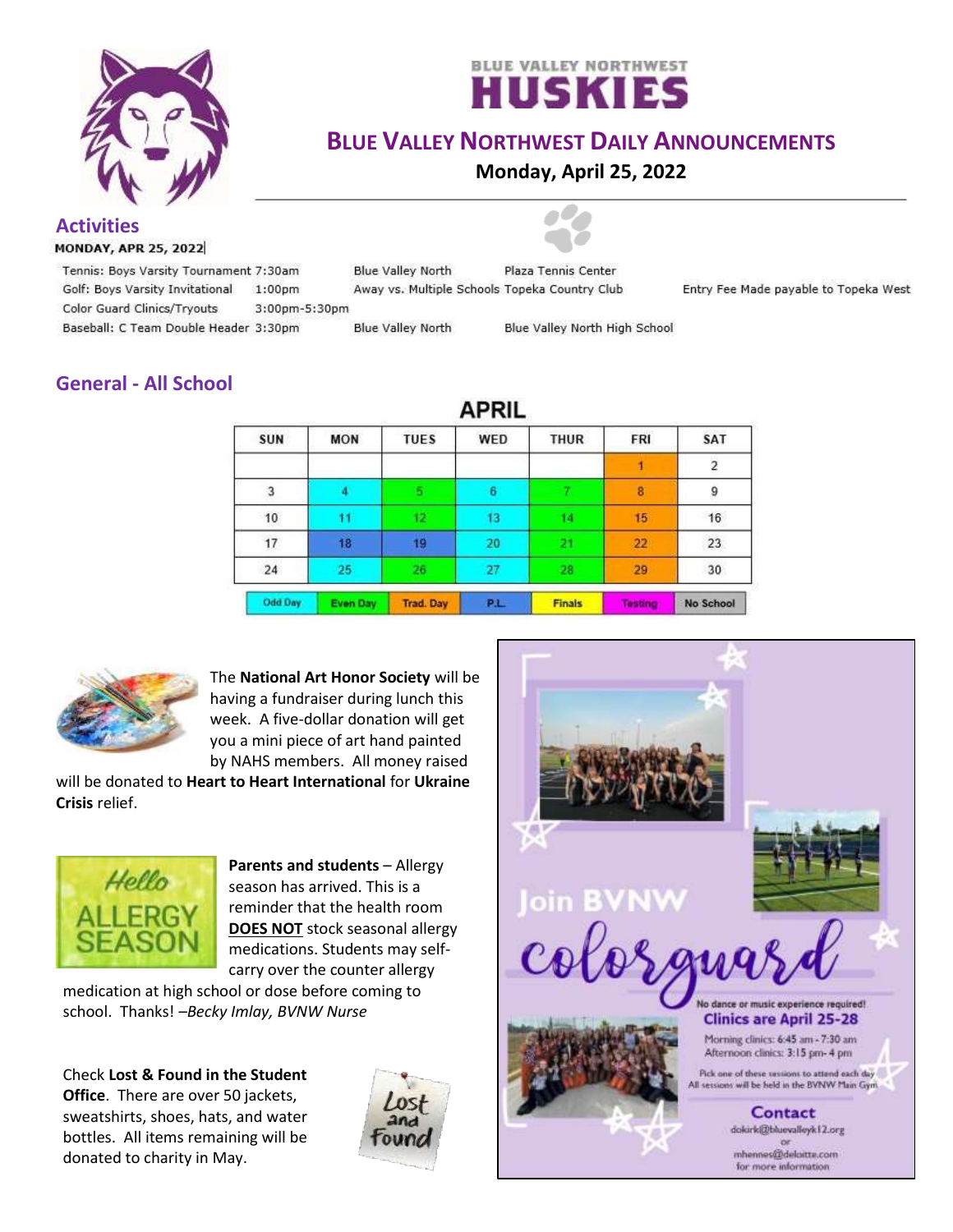## **Counseling**

### **Meetings**

Please allow all **Girls Basketball players from this past season to go to room 307** at the beginning of Academic Support Time. Thank you.

Chess Club meets Tuesdays, 3-4pm in Room 708.

### **Congratulations**

Congratulations to the newly elected officers for each graduating class. *--Sarah Derks*

### **Class of 2025:**

President - Logan Turk VP- Divya Subramoni Secretary - Claire Wilkinson Treasurer - Pranith Surapaneni Communications - Charley Newby

#### **Class of 2024:**

President - Saraphina Wambi VP- Katie Mitchell Secretary - Lindsay Maresh Treasurer - Zoish Bhagwager Communications - Amarah Qureshi

#### **Class of 2023:**

President - Andriy Bondar VP- Stella Woodall Secretary - Amber Follett Treasurer - Tanay Dunthuluri Communications - Claire Doherty



*<http://instagram.com/bvnwnews> <http://bvnwnewsphotos.smugmug.com/> <http://twitter.com/bvnwnews> <http://bvnwnewsphotos.smugmug.com/> <http://facebook.com/bvnwnews>*